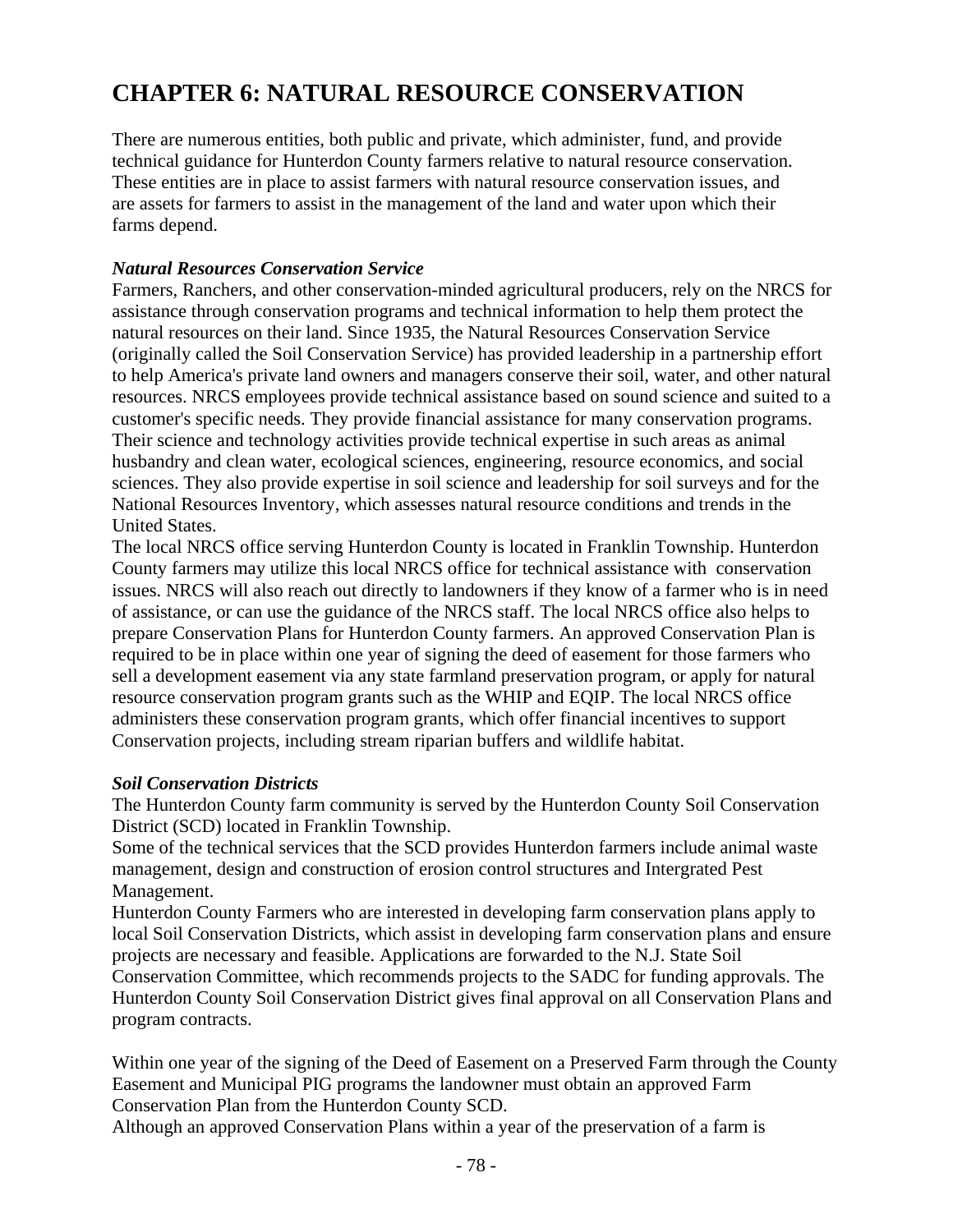required for all farmland preservation programs, implementation of the plan is not mandatory. According to the Hunterdon County SCD, approximately 25% of these plans are implemented. Although the services of the NRCS for the implementation of the Conservation Plan is cost free to the farmer, the services of the SCD may be needed to complete the implementation of the plan and this work is billable as the SCD is a separate entity from the NRCS. Funding for approved soil and water conservation projects are available from the SADC for up to 50% reimbursement. The farmland preservation program has an ongoing program that ensures annual monitoring of preserved farmland. In Hunterdon County, the Soil Conservation District handles this responsibility. The District routinely monitors the preserved farms once a year to ensure compliance with the deed of easement due to the manpower involved. The SCD then reports back annually to the CADB with the status of all property.

# **Natural Resource Protection Programs**

Listed below are several natural resource protection programs available for Hunterdon County farmers**.** Announcements are made during CADB meetings to discuss availability of funding for the below programs as money is made available.

# *SADC Soil and Water Conservation Grant Program*

This program provides grants to eligible landowners to fund up to 50 percent of the costs of approved soil and water conservation projects. There has been a lack of available funding for this program that has corresponded with the lack of funding

# *Federal Conservation Programs*

**Environmental Quality Incentive Program (EQIP):** This program provides technical, financial, and educational assistance to farmers/producers for conservation practices that address natural resource concerns, such as water quality. Practices under this program include integrated crop management, grazing land management, well sealing, erosion control systems, agrichemical handling facilities, vegetative filter strips/riparian buffers, animal waste management facilities and irrigation systems.

**Conservation Reserve Enhancement Program (CREP):** Under CREP, farmers voluntarily remove cropland along streams, lakes and wetlands from agricultural production and convert the land to native grasses, trees and other vegetation to provide buffers. These conservation buffers slow and absorb runoff, sediment, nutrients, and chemicals from cropland while also creating beneficial wildlife habitat for many species in need.

**Farm and Ranch Lands Protection Program (FRPP):** The Farm and Ranch Land Protection Program provides matching funds to help purchase development rights to keep productive farm and ranchland in agricultural uses. Working through existing programs, USDA partners with State, tribal, or local governments and non-governmental organizations to acquire conservation easements or other interests in land from landowners. USDA provides up to 50 percent of the fair market easement value of the conservation easement. The preservation of several Hunterdon County preserved farms have been partially funded through this program.

### *Other Programs*

The **Rutgers Cooperative Extension Service** continues to assist Hunterdon's farmers in facing the challenge of operating a business in a heavily regulated environment, while enhancing market potential and using integrated management systems that help provide for environmentally sound best management practices.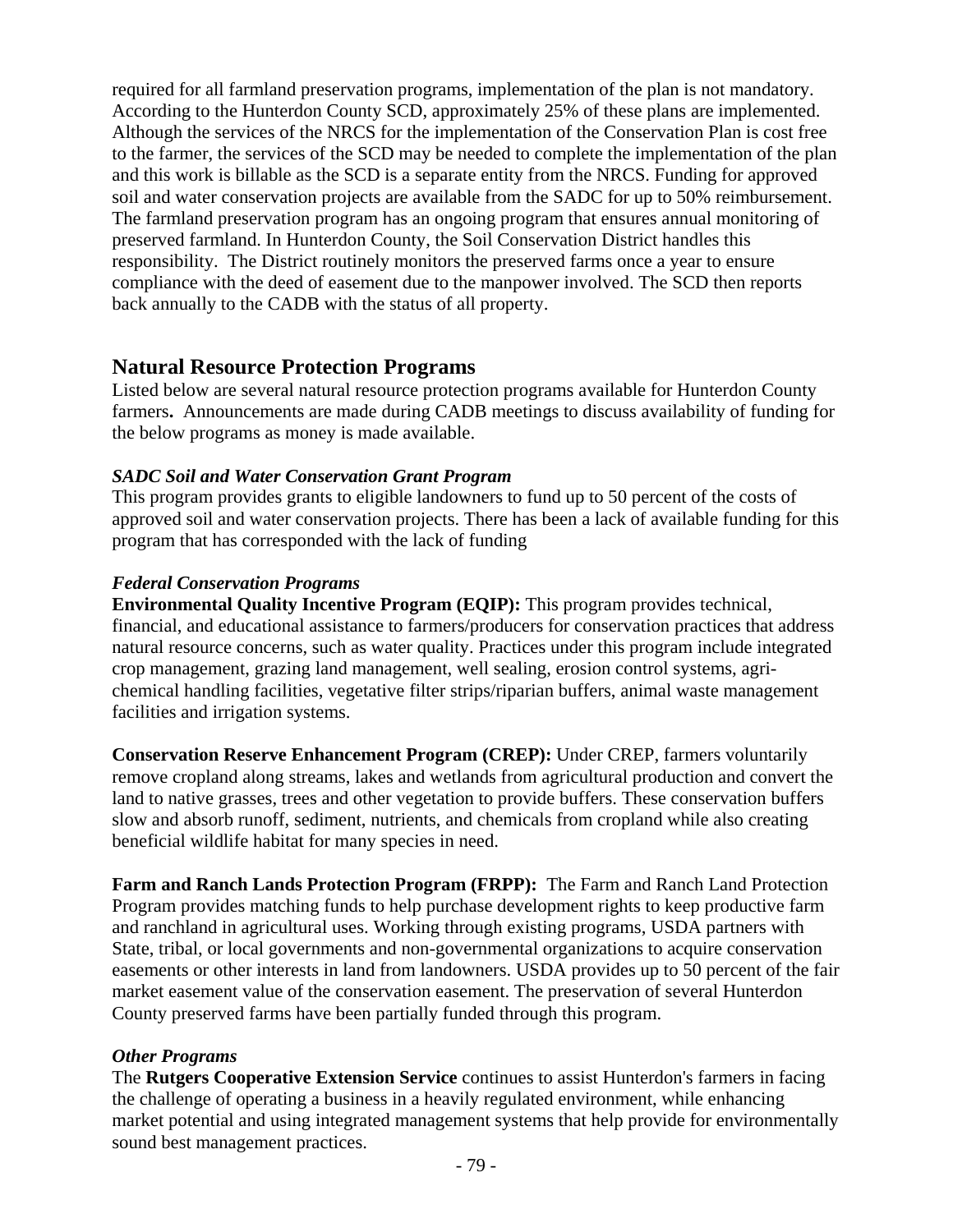New Jersey Department of Environmental Protection administers the **Landowner Incentive Program (LIP)**. This program is designed to help landowners improve, manage and protect the habitat on their property for threatened and endangered species. This allows the NJDEP to ensure that some agricultural lands are utilized for the protection of threatened and endangered species. Many Hunterdon County farmers utilize delayed mowing schedules to allow for the creation of ideal habitat in the off-growing season.

**Wildlife Habitate Incentives Program (WHIP)** provides technical and financial assistance for creating, enhancing, and maintaining wildlife habitat. The State Technical Committee for WHIP in New Jersey awards project contracts for designated wildlife habitat categories. Since its inception in 1998, WHIP has been a popular program for non-federal landowners interested in wildlife habitat management in New Jersey. *(NRCS Conservation Programs)*

**North Jersey Resource Conservation & Development Council (RC&D)**, in partnership with the Natural Resources Conservation Service, Rutgers Cooperative Extension, County Soil Conservation Districts, and the NJ Department of Agriculture has successfully leveraged federal monies to help farmers employ land management practices that reduce chemical inputs without compromising yields.

Farmers in Hunterdon County have also received technical and financial assistance through provisions in Farm Bill Legislation and the Conservation Technical Assistance Program.

# **Water Resources**

# *Supply Characteristics*

With the onset of prolonged periods of dry weather and reduced rainfall over the last decade, water supply conditions have become an increasingly important statewide concern. Hunterdon County's drinking water supply comes from surface and ground water sources. More than 70% of the households in Hunterdon County depend on ground water from individual wells for their water supply. In addition to individual residential wells, there are permitted public-community wells as well as non-community wells (for example, schools, offices, restaurants, institutions, etc.).

According to the New Jersey Statewide Water Supply Plan (NJSWSP, August 1996), Hunterdon County has a total water supply availability of 117 million gallons per day (MGD). This includes 66.7 MGD from surface water supplies (most of which is transferred out of the county via the D&R Canal) and 50.3 MGD of ground water supplies for in-county use. New figures, both on availability and current and projected water use should be included with the release of the next statewide Water Supply Plan. The Round



Valley and Spruce Run Reservoirs are two additional water supplies located in Hunterdon County, with a storage capacity of 55 and 11 billion gallons respectively, making them two of New Jersey's largest reservoirs.

New Jersey's farmers face increasing water supply restrictions. The present water demands of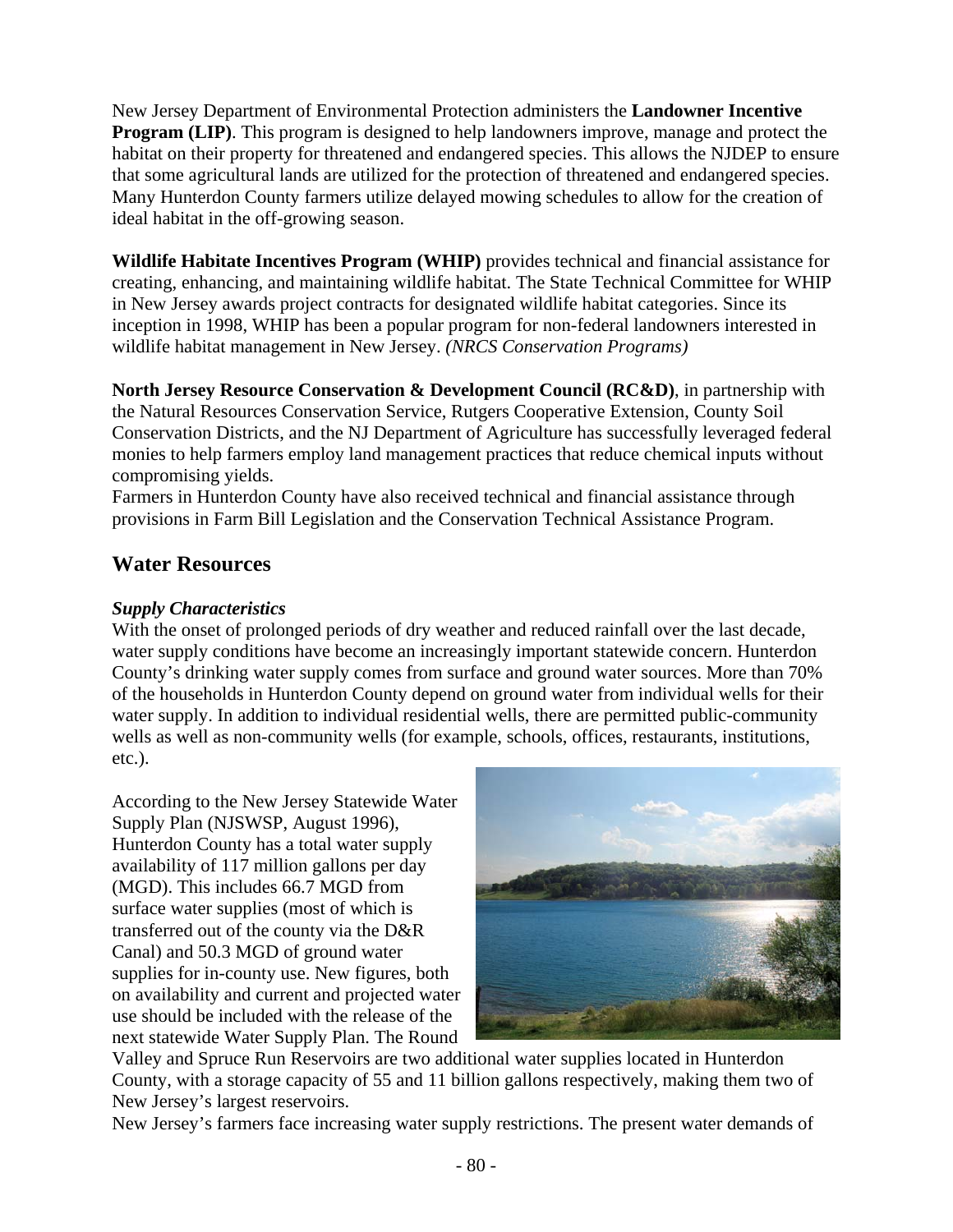agriculture represent approximately 6% of the total water demand in the state. Although residential water supply and potable water quality continue draw the attention of the media, the long-term water needs of New Jersey's agricultural community must be equally considered during the Water Supply master planning process.

### *Agricultural Demand & Supply Limitations*

Recent agricultural trends in Hunterdon County tend towards higher water use for irrigation as well as increased use of temporary and permanent greenhouses. Both uses contribute to loss of ground water recharge. Water allocation is a rising problem as well within the county. With the increasing growth that the county is seeing there is potential for water resources to become scarce.

### *Conservation & Allocation Strategies*

The draft 2007 County Growth Management Plan recommends that the County Agriculture Development Board works with agricultural organizations and those that work with the farm community such as the Hunterdon County Board of Agriculture and North Jersey RC&D to promote funding opportunities for agricultural water conservation practices, such as the federally funded EQIP program and Conservation Reserve Program.

In addition, Hunterdon farmers have worked with various agencies to help to improve water quality in our streams. North Jersey RC&D, in partnership with the Natural Resources Conservation Service, Rutgers Cooperative Extension, County Soil Conservation Districts, and the NJ Department of Agriculture has successfully leveraged federal monies to help farmers employ land management practices that reduce chemical inputs without compromising yields. By 1999, some 14,000 acres, including acreage in Hunterdon County, were using best management practices on their lands through this program, such as advocating water re-use where practical, the use of drip irrigation to minimize water waste, contour and no till farming and as well as other techniques designed to minimize pesticide use. The draft County Growth Management Plan recommends that these success stories need to be actively marketed.

Although in past years, Hunterdon County farmers had relatively few problems having their water allocation requests approved, recently there has been a trend towards reduced allocations. There have also been some additional delays in getting permits approved by the NJDEP. The trend in Hunterdon County is for more intensive, irrigation dependent such as Nursery and specialty crop operations. There are some recent concerns that farmland viability may be impacted by this recent pattern of reduced water allocation and additional delays of permit approval. With the increasing demand for irrigation farming in the County there is a concern that farmland viability may be impacted if the trend towards lower water allocations continue.

It is expected that this trend may continue when the New Jersey Water Supply Plan is expected to be adopted later this year. This plan is expected to propose base water allocation upon a calculation of consumptive and depletive water uses within HUC11 sub-watersheds. This approach will have to address the potential economic viability impacts on individual farms that have a need for additional water allocations due to their dependence on irrigation farming.

### *Waste Management Planning*

The NJ DEP has put out rules governing animal waste management that farmers must adhere to. The NJ Department of Agriculture also has guidelines that structure self-certified animal waste management plans. The Hunterdon County Soil Conservation District offers technical assistance for Hunterdon County farmers in the area of Animal Waste Management.